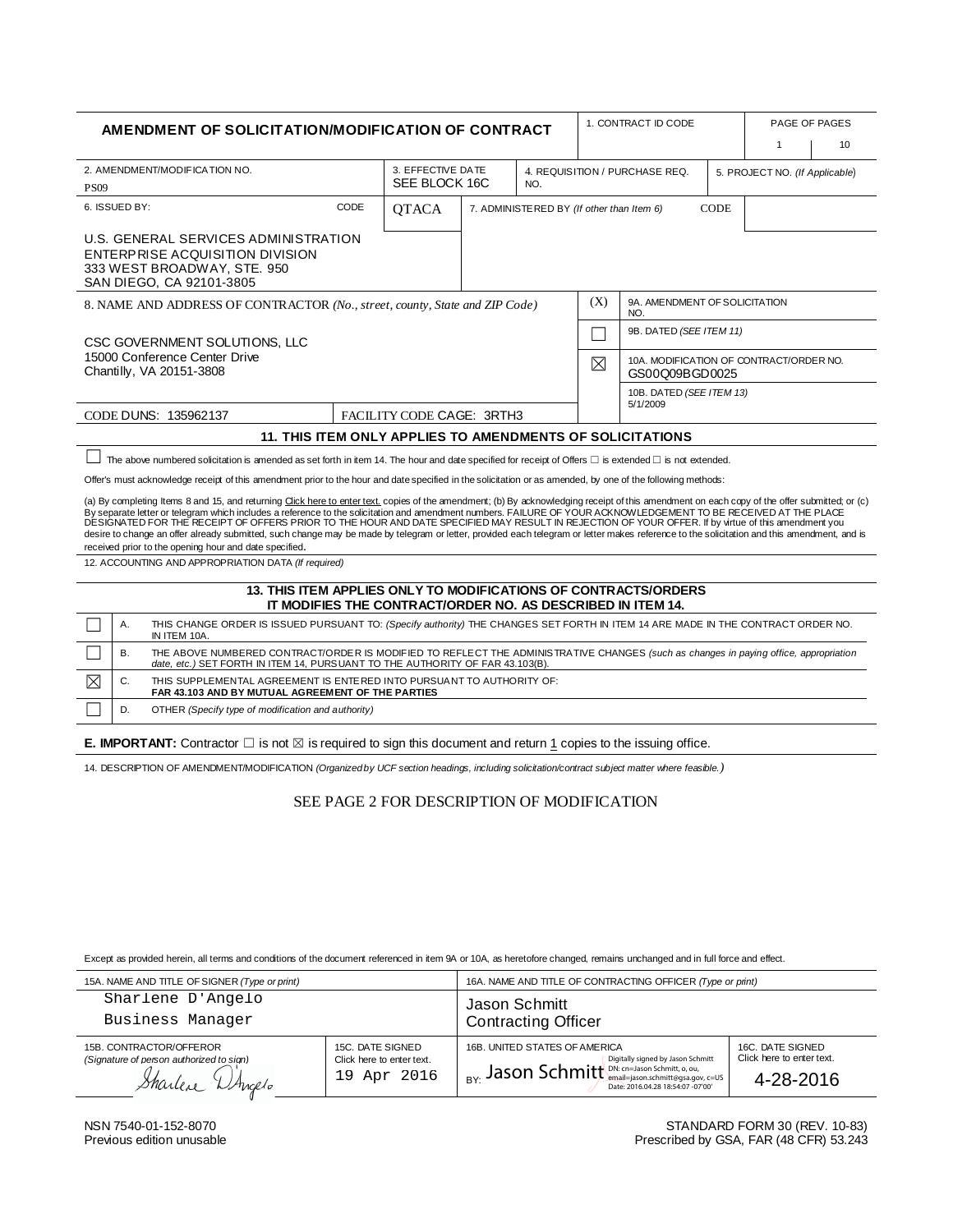#### SECTION SF 30 BLOCK 14 CONTINUATION PAGE

#### 1. REVISED Contract Section B.5 CONTRACT ACCESS FEE in its entirety as follows:

#### **B.5 CONTRACT ACCESS FEE**

GSA's operating costs are reimbursed through a Contract Access Fee (CAF) charged on orders placed against the Master Contract. The CAF is paid by the ordering agency, but remitted to GSA by the Contractor. GSA maintains the unilateral right to establish and change the CAF rate. GSA will provide reasonable notice prior to the Effective Date of any change to the CAF payment process.

The CAF rate, which is .75% at time of Master Contract Award, is applied to the total amount paid on each invoice.

Based on the established CAF rate, the Contractor shall include the CAF in each proposal. Effective May 1, 2016 for all new Orders, the Contractor shall include the CAF as a separate cost element on all proposals to the government, regardless of contract type. The CAF shall never to be treated as a negotiable element between the contractor and the ordering agency.

If a customer organization has negotiated a CAF rate based on a special written agreement and/or Memorandum of Agreement by the GWAC Program that is other than the established CAF rate, GSA will provide advance notification.

The total CAF collected per Order may be capped at a set amount to be determined by the Alliant GWAC Program Office. For more information on this cap, please see the Alliant website (http://www.gsa.gov/alliant).

The Contractor remits the CAF to GSA in accordance with Section G.9.5.

- 2. REVISED Contract Sections B.9 LABOR SUBJECT TO THE WAGE RATE REQUIREMENTS (CONSTRUCTION), C.3.4 ANCILLARY SUPPORT, and H.3 UNIQUE PROFESSIONAL SKILLS
	- Removed all references to Davis Bacon Act, and replaced with new title, "Wage Rate Requirements" (Construction)."
- 3. REVISED Contract Sections B.10 LABOR SUBJECT TO THE SERVICE CONTRACT LABOR STANDARDS, C.3.4 ANCILLARY SUPPORT, and H.3 UNIQUE PROFESSIONAL SKILLS
	- Removed all references to Service Contract Act, and replaced with new title, "Service Contract Labor" Standards."
- 4. REVISED Contract Section B.11 OUTSIDE THE CONTINENTAL UNITED STATES (OCONUS)
	- Updated the State Department Website

FROM: <http://www.state.gov/m/a/als/> TO: [http://aoprals.state.gov](http://aoprals.state.gov/)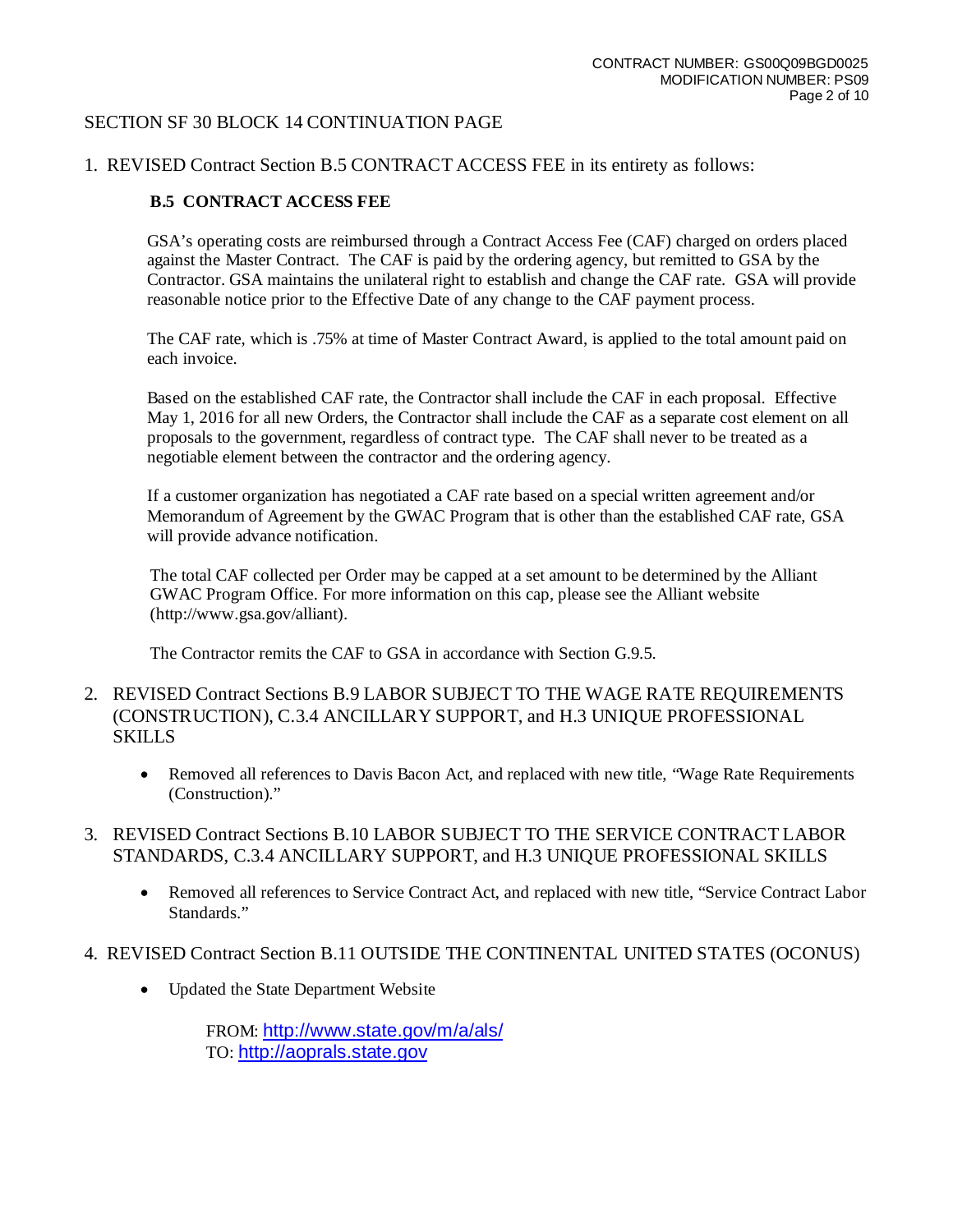5. REVISED Contract Section F.5 DELIVERABLES in its entirety as follows:

# **F.5 DELIVERABLES**

The following table contains deliverables required under the Basic Contract. Individual Orders will have additional deliverables specified in each Order. The Government does not waive its right to request deliverables under the Basic Contract, even if such requirements are not specifically listed in this table.

The following Calendar Quarters apply to G.9.5 CAF Remittance and G.9.7 Contract Administrative Reporting: Invoice Data and CAF Payment Data.

**Reporting Due Date**<br>April  $30^{\text{th}}$  $1<sup>st</sup>$  Quarter January  $1<sup>st</sup>$  – March  $31<sup>st</sup>$  April  $30<sup>th</sup>$  $2<sup>nd</sup>$  Quarter April  $1<sup>st</sup>$  – June 30<sup>th</sup> July 30<sup>th</sup>  $3<sup>rd</sup>$  Quarter July  $1<sup>st</sup>$  – September  $30<sup>th</sup>$  October  $30<sup>th</sup>$  $4<sup>th</sup>$  Quarter October 1<sup>st</sup> – December 31<sup>st</sup> January 30<sup>th</sup>

|                | <b>ID SECTION</b> | <b>DELIVERABLE</b><br><b>TITLE</b>                                                   | <b>FREQUENCY</b>                                                                                                                                                                                                                                                                                                                                                                                                                                                                | <b>DELIVER TO</b>                                                                                         |
|----------------|-------------------|--------------------------------------------------------------------------------------|---------------------------------------------------------------------------------------------------------------------------------------------------------------------------------------------------------------------------------------------------------------------------------------------------------------------------------------------------------------------------------------------------------------------------------------------------------------------------------|-----------------------------------------------------------------------------------------------------------|
| $\mathbf{1}$   | G.9.5             | <b>CAF Remittance</b>                                                                | Remit the CAF to GSA in U.S. dollars<br>within 30 calendar days after the end of<br>the reporting quarter.                                                                                                                                                                                                                                                                                                                                                                      | GSA via EFT or<br><b>Preferably Contract</b><br>Payment and Reporting<br>Module (CPRM) on-line<br>pay.gov |
| $\overline{2}$ | G.9.7             | Contract<br>Administrative<br>Reporting                                              | <b>Order/Modification Data</b> - Report all<br>orders/modifications within 30 calendar<br>days after the month the document was<br>signed by the Ordering Contracting<br>Officer (OCO);<br><b>Invoice Data</b> – Report invoice data from<br>each paid invoice within 30 calendar days<br>after the end of the reporting quarter;<br><b>CAF Payment Data</b> – Report each CAF<br>payment remitted to GSA within 30<br>calendar days after the end of the<br>reporting quarter. | <b>Contract Payment and</b><br><b>Reporting Module</b><br>(CPRM)                                          |
| 3              | G.9.8.1           | <b>Annual Order</b><br>Close-out Report                                              | Annually by May 30 <sup>th</sup> of each year.                                                                                                                                                                                                                                                                                                                                                                                                                                  | PCO via Alliant@gsa.gov                                                                                   |
| $\overline{4}$ | H.16              | <b>Cost Accounting</b><br>and Earned Value<br>Management<br><b>Systems Checklist</b> | Annually by May 30 <sup>th</sup> of each year.                                                                                                                                                                                                                                                                                                                                                                                                                                  | PCO via Alliant@gsa.gov                                                                                   |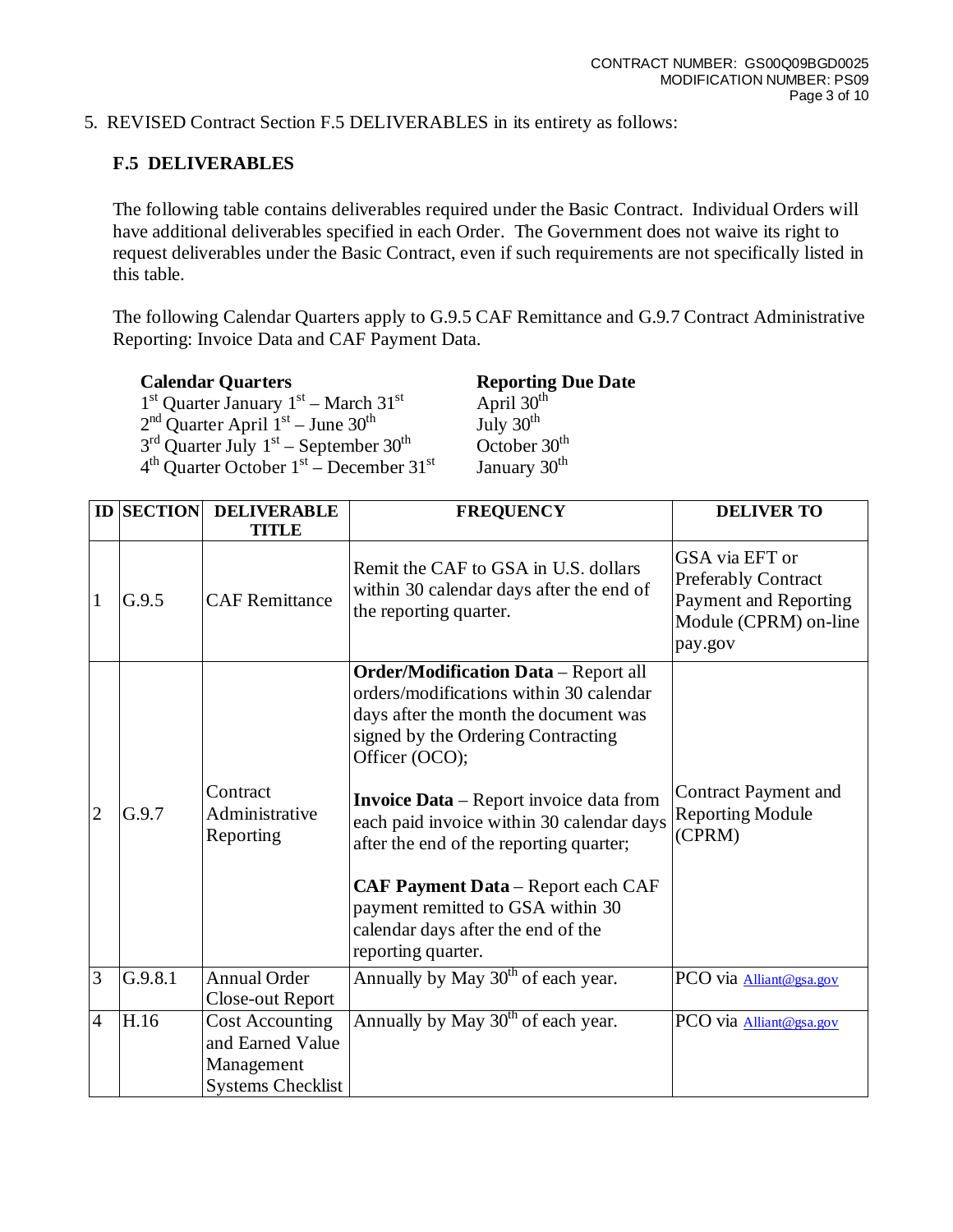## 6. REVISED Contract Sections G.7 CONTRACTOR PERFORMANCE SYSTEM and H.13.1 CONTRACTOR WEBPAGE

• Removed all references to the Central Contractor Registration (CCR) System, and replaced with the System for Award Management (SAM) and added new website link: [www.sam.gov](http://www.sam.gov/)

## 7. REVISED Contract Section G.8 SUBCONTRACTING REPORTS

- Added (f) and (g) as follows:
	- (f) Include the alliant  $@$  qsa.gov email address in the ISR and SSR email notification box.
	- (g) Include your Alliant contract number, and all other GSA contract numbers in the remark section of your SSR. If using a Parent DUNS, reference the Alliant DUNS in the remarks (The Alliant DUNS is the same DUNS that your firm uses to report the ISR).
- 8. REVISED Contract Section G.9.5 CONTRACT ACCESS FEE (CAF) REMITTANCE in its entirety as follows:

### **G.9.5 Contract Access Fee (CAF) Remittance**

The Contract Access Fee (CAF) reimburses GSA for the cost of operating the Alliant Program. The CAF percentage is set at the discretion of GSA and GSA maintains the unilateral right to change the percentage at any time, but not more than once per year. GSA will provide reasonable notice prior to the effective date of any change.

Contractors shall remit the CAF in U.S. dollars to GSA within the time specified in Section F.5 for all paid invoices during that calendar quarter. Where CAF for multiple invoice payments (on one or more Orders) is due, Contractors may consolidate the CAF owed into one payment, per GWAC Contract Family. CAF payments shall not be combined with another GWAC, Schedule, or any other GSA Contract.

The CAF method to remit payments is via Electronic Funds Transfer (EFT) or preferably via the CPRM system using pay.gov. Payments can be made directly from contractor's business bank account or by credit/debit card once the on-line pay.gov system enhancement for accepting credit/debit card has been deployed. If for some reason you are not able to access the CPRM to make the secure pay.gov payment, then you must notify the PCO that you will make a payment outside the CPRM system. If a payment is remitted outside the CPRM system, than you MUST include your Financial Contract Number (10 digit short Contract Number) on your payment.

GSA FAS reserves the right to unilaterally change such instructions as necessary, following notification to the Contractor.

Failure to remit the CAF in a timely manner will constitute a Basic Contract debt to the United States Government under the terms of FAR 32.6.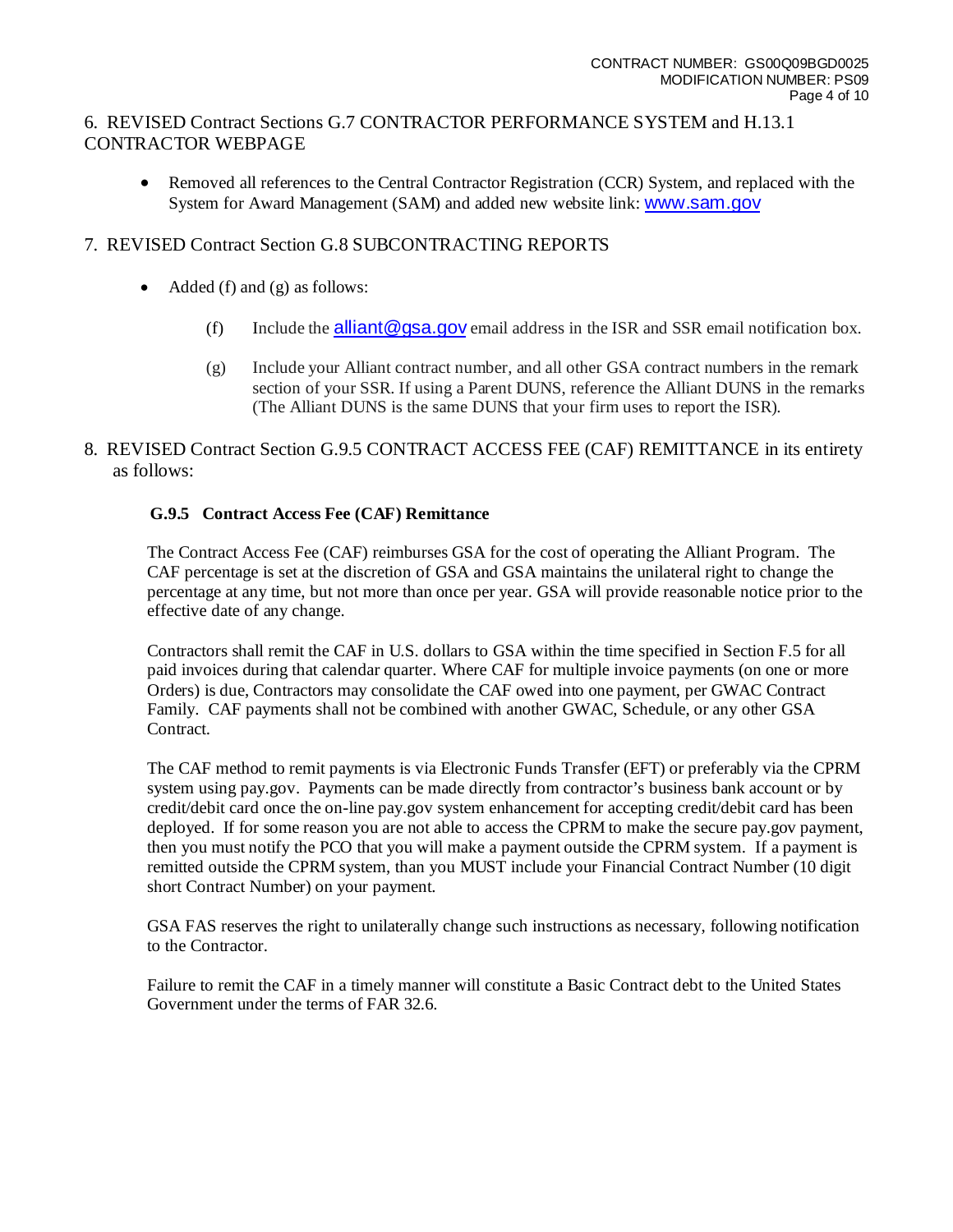#### 9. REVISED Contract Section G.9.7 REPORTING TRANSACTIONAL DATA in its entirety as follows:

### **G.9.7 Reporting Transactional Data**

The following defines the transactional data reporting requirements. The contractor shall provide the following data electronically via the Contract Payment and Reporting Module (CPRM) which can be accessed at http://portal.fas.gsa.gov. Further instruction and definitions for each data element, which is required to be reported, can be found within the CPRM via the hover text or Contractor training video(s).

The types of reporting data required are as follows:

(a) Order Award – The contractor shall report all orders not issued by GSA in the AAS Business System Portal (ASSIST) within the time specified in Section F.5. Award data includes, but is not limited to:

- (1) Basic Contract Number
- (2) Order Number
- (3) Parent/Sub-Order identification
- (4) Order Description (i.e. Type of Project)
- (5) Predominant Contract Type (i.e. T&M, CPFF, FFP, etc.)
- (6) Issuing Ordering Contracting Officer (OCO)
- (7) Initial Period of Performance
- (8) Award Date
- (9) Award Obligated/Funded Amount

Note: Order Award data issued through ASSIST will automatically populate into the CPRM.

(b) Modification Data – The contractor shall report all modifications not issued by GSA in the AAS Business System Portal (ASSIST) within the time specified in Section F.5. Modification data includes, but is not limited to:

- (1) Basic Contract Number
- (2) Order Number
- (3) Modification Number
- (4) Modification Description (i.e., Incremental Funding, Exercise Option, etc.)
- (5) Issuing OCO
- (6) Modification Period of Performance
- (7) Modification Date
- (8) Modification Obligated/Funded Amount

Note: Modification data issued through ASSIST will automatically populate into the CPRM.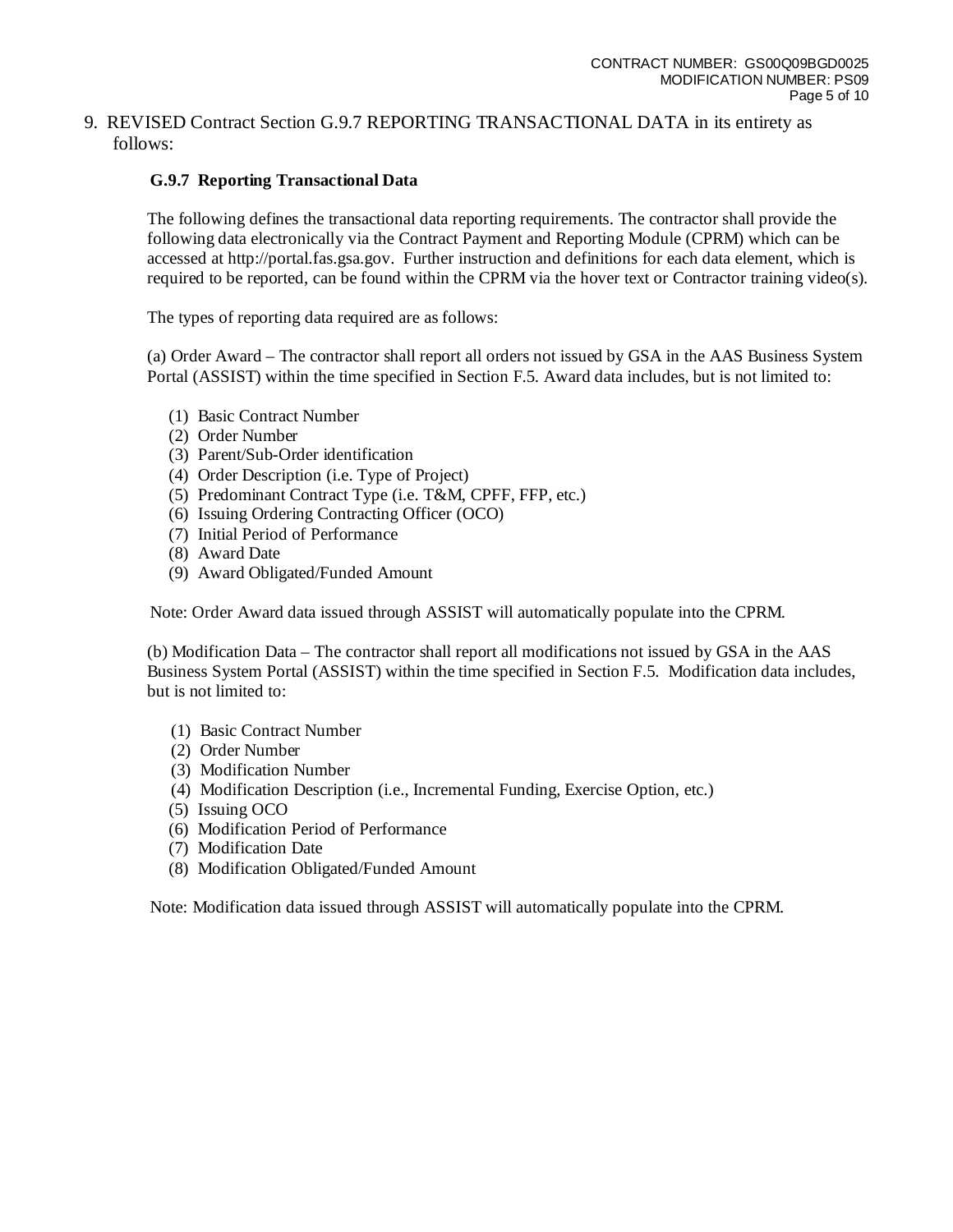(c) Invoice Data – The contractor shall report paid invoice data within the time specified in Section F.5.

If CAF payment adjustments are made, such as from paid invoices not matching invoices that were previously reported, the contractor shall adjust and reconcile CAF payment data with invoice data in the CPRM.

Invoice data includes, but is not limited to:

- (1) Contractor Invoice Number
- (2) Date Issued
- (3) Itemized Charges categorized as follows:
	- (a) On-Site and Off-Site Labor Categories for T&M/LH (including non Alliant/specialized labor categories) (T&MJ/LH task orders only)
	- (b) Cost Reimbursement Labor
	- (c) Fixed Price Labor
	- (d) Loaded Hourly Labor Rates or Direct Labor rates as applicable. (Unit dollar rate per hour for T&M/LH orders)
	- (e) Award/Fixed/Incentive Fees, as applicable
	- (f) Travel, as applicable
	- (g) Other Direct Costs (ODCs), as applicable
	- (h) Materials (for T&M task orders only)
	- (i) Contract Access Fee

Note: Hybrid blends, e.g., fixed price/time & material, should report those items above as it relates to each of the respective task order types.

Note: ODCs, for exclusive purpose of reporting in CLIN# C00 of the CPRM, is hereby defined as written within the 'Instruction' columns in Attachment 7 of Section J of the contract, 'CPRM CLIN Reporting Format.' Thus, this definition of ODCs does not correspond to the FAR's definition. The contractor shall report invoice data in accordance to Section J Attachment 7 CPRM CLIN reporting format.

Zero Invoice Data: If no Invoice Data was remitted during a required reporting period for a specific task order, the contractor shall report in the "Zero Invoice Data" screen located in the CPRM for that particular task order.

(d) CAF Payment Data – The contractor shall report each CAF payment remitted to within the time specified in Section F.5. CAF and Invoice Data Reporting shall be based on calendar year, quarterly reporting.

CAF payment data includes, but is not limited to:

(1) Voucher Number (Number used to identify payment. (i.e., - Invoice number or Invoice remit month)).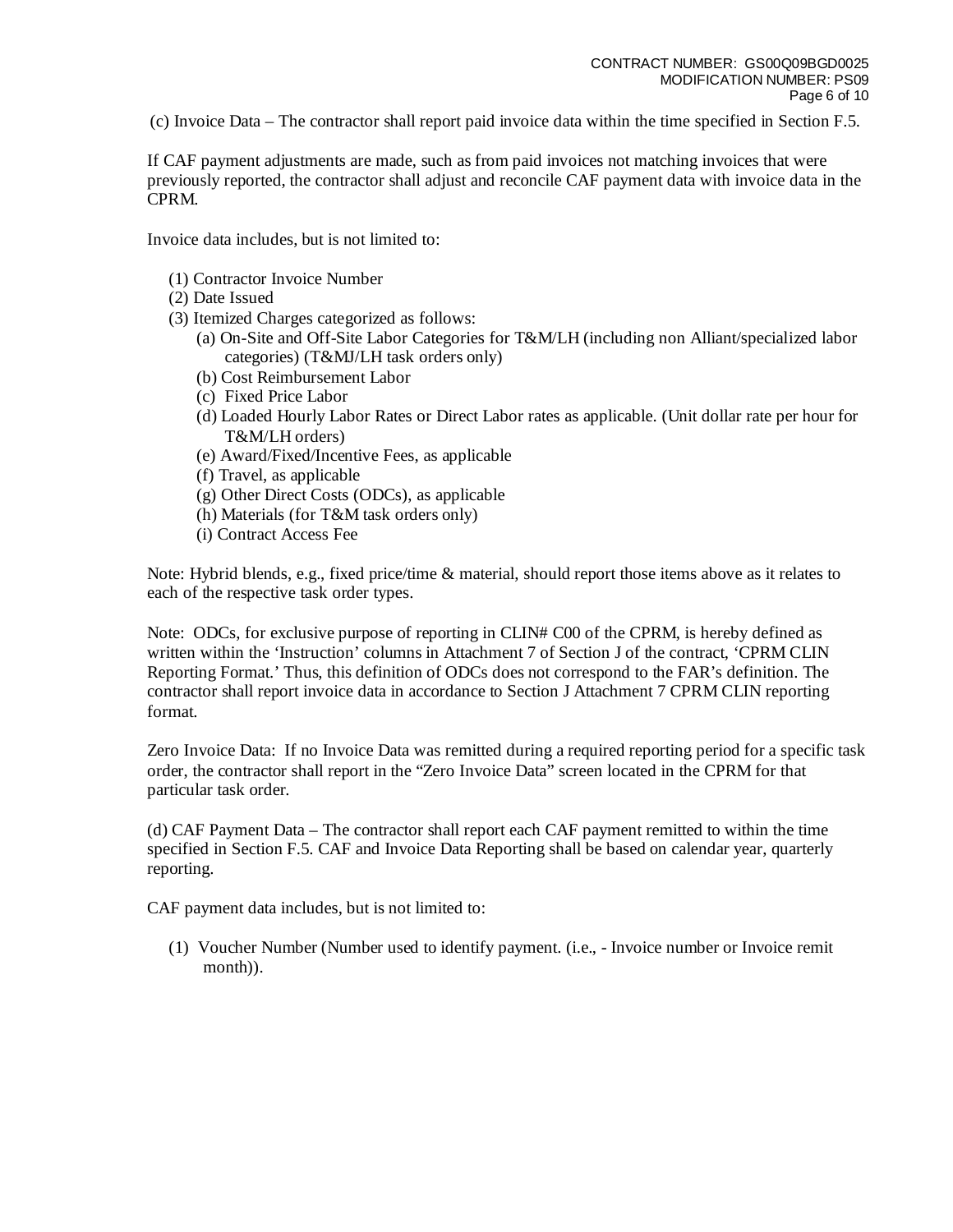- (2) Total Remitted Amount
- (3) CAF Remit Date
- (4) Amount applied to each Order Number (for the reported payment)

The Contractor shall convert all currency to U.S. dollars using the "Treasury Reporting Rates of Exchange," issued by the U.S. Department of Treasury, Financial Management Service.

## 10. REVISED Contract Section H.14 SECTION 508

- Changed the Buy Accessible Data Center website FROM: <http://app.buyaccessible.gov/DataCenter/> TO: [http://app.buyaccessible.gov](http://app.buyaccessible.gov/)
- 11. UPDATED the following FAR Clauses under:

Section B.7.4.2 and B.7.4.3

• FAR Clause 52-232-7 Payments Under Time-and-Materials and Labor Hour Contracts (AUG 2012)

Section E.1

• FAR Clause 52.246-11 HIGHER-LEVEL CONTRACT QUALITY REQUIREMENT (DEC 2014)

Section H.1

- FAR Clause 52.212-1 INSTRUCTIONS TO OFFERORS COMMERCIAL ITEMS (OCT 2015)
- FAR Clause 52.212-3\* OFFEROR REPRESENTATIONS AND CERTIFICATIONS COMMERCIAL ITEMS (MAR 2016)
- FAR Clause 52.225-2\* BUY AMERICAN ACT CERTIFICATE (MAY 2014)
- FAR Clause 52.225-4\* BUY AMERICAN ACT FREE TRADE AGREEMENT ISRAELI TRADE ACT CERTIFICATE (MAY 2014)
- FAR Clause 52.225-6\* TRADE AGREEMENTS CERTIFICATE (MAY 2014)
- FAR Clause 52.234-4\* EARNED VALUE MANAGEMENT SYSTEM (MAY 2014)

Section I.2

- FAR Clause 52.202-1 DEFINITIONS (NOV 2013)
- FAR Clause 52.203-5 COVENANT AGAINST CONTINGENT FEES (MAY 2014)
- FAR Clause 52.203-7 ANTI-KICKBACK PROCEDURES (MAY 2014)
- FAR Clause 52.203-8 CANCELLATION, RESCISSION, AND RECOVERY OF FUNDS FOR ILLEGAL OR IMPROPER ACTIVITY (MAY 2014)
- FAR Clause 52.203-10 PRICE OR FEE ADJUSTMENT FOR ILLEGAL OR IMPROPER ACTIVITY (MAY 2014)
- FAR Clause 52.203-13 CONTRACTOR CODE OF BUSINESS ETHICS AND CONDUCT (OCT 2015)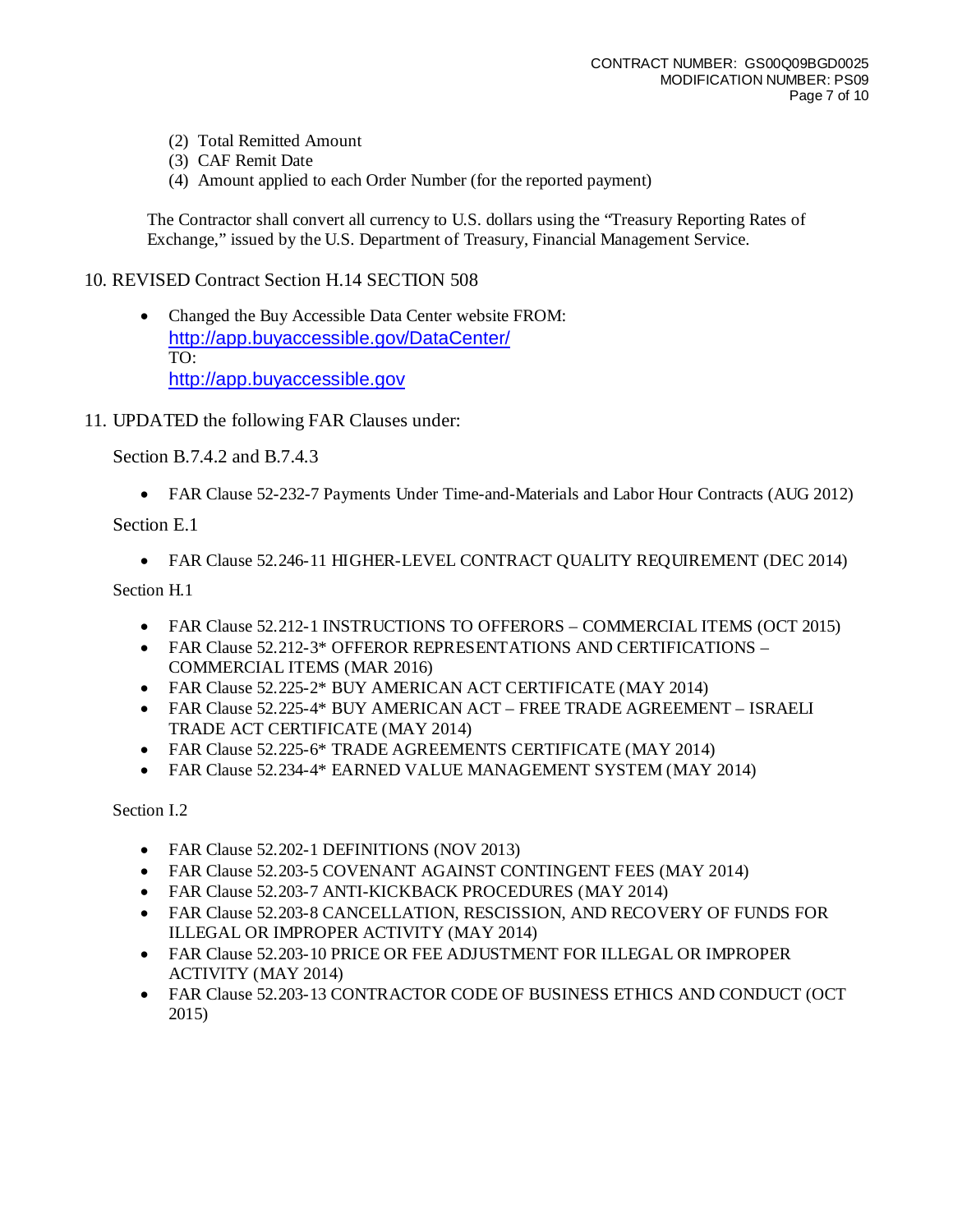- FAR Clause 52.204-7 SYSTEM FOR AWARD MANAGEMENT (JUL 2013)
- FAR Clause 52.204-10 REPORTING EXECUTIVE COMPENSATION AND FIRST-TIER SUBCONTRACT AWARDS (OCT 2015)
- FAR Clause 52.208-9 CONTRACTOR USE OF MANDATORY SOURCES OF SUPPLY OR SERVICES (MAY 2014)
- FAR Clause 52.209-6 PROTECTING THE GOVERNMENT INTEREST WHEN SUBCONTRACTING WITH CONTRACTORS DEBARRED, SUSPENDED, OR PROPOSED FOR DEBARMENT (OCT 2015)
- FAR Clause 52.209-9 UPDATES OF PUBLICLY AVAILABLE INFORMATION REGARDING RESPONSIBILITY MATTERS (JUL 2013)
- FAR Clause 52.209-10 PROHIBITION ON CONTRACTING WITH INVERTED DOMESTIC CORPORATIONS (NOV 2015)
- FAR Clause 52.216-7\* ALLOWABLE COST AND PAYMENT (JUN 2013)
- FAR Clause 52.219-4 NOTICE OF PRICE EVALUATION PREFERENCE FOR HUBZONE SMALL BUSINESS CONCERNS (OCT 2014)
- FAR Clause 52.219-8 UTILIZATION OF SMALL BUSINESS CONCERNS (OCT 2014)
- FAR Clause 52.219-9 SMALL BUSINESS SUBCONTRACTING PLAN (OCT 2015)
- FAR Clause 52.222-21 PROHIBITION OF SEGREGATED FACILITIES (APR 2015)
- FAR Clause 52.222-26 EQUAL OPPORTUNITY (APR 2015)
- FAR Clause 52.222-29 NOTIFICATION OF VISA DENIAL (APR 2015)
- FAR Clause 52.222-35 EQUAL OPPORTUNITY FOR VETERANS (OCT 2015)
- FAR Clause 52.222-36 OPPORTUNITY FOR WORKERS WITH DISABILITIES (JUL 2014) and ALTERNATE I (JUL 2014)
- FAR Clause 52.222-37 EMPLOYMENT REPORTS ON VETERANS (FEB 2016)
- FAR Clause 52.222-50 COMBATING TRAFFICKING IN PERSONS (MAR 2015)
- FAR Clause 52.222-54 EMPLOYMENT ELIGIBILITY VERIFICATION (OCT 2015)
- FAR Clause 52.223-16 ACQUISITION OF EPEAT-REGISTERED PERSONAL COMPUTER PRODUCTS (OCT 2015) and ALTERNATE I (JUN 2014)
- FAR Clause 52.225-1 BUY AMERICAN SUPPLIES (MAY 2014)
- FAR Clause 52.225-3 BUY AMERICAN FREE TRADE AGREEMENTS ISRAELI TRADE ACT (MAY 2014)
- FAR Clause 52.225-5 TRADE AGREEMENTS (FEB 2016)
- FAR Clause 52.227-11 PATENT RIGHTS OWNERSHIP BY THE CONTRACTOR (MAY 2014)
- FAR Clause 52.227-14 RIGHTS IN DATA GENERAL (MAY 2014)
- FAR Clause 52.227-21\* TECHNICAL DATA DECLARATION, REVISION, AND WITHHOLDING OF PAYMENT – MAJOR SYSTEMS (MAY 2014)
- FAR Clause 52.228-3 WORKERS' COMPENSATION INSURANCE (DEFENSE BASE ACT) (JUL 2014)
- FAR Clause 52.229-3 FEDERAL, STATE, AND LOCAL TAXES (FEB 2013)
- FAR Clause 52.229-4 FEDERAL, STATE, AND LOCAL TAXES (STATE AND LOCAL ADJUSTMENTS) (FEB 2013)
- FAR Clause 52.229-6 TAXES FOREIGN FIXED-PRICE CONTRACTS (FEB 2013)
- FAR Clause 52.230-2 COST ACCOUNTING STANDARDS (OCT 2015)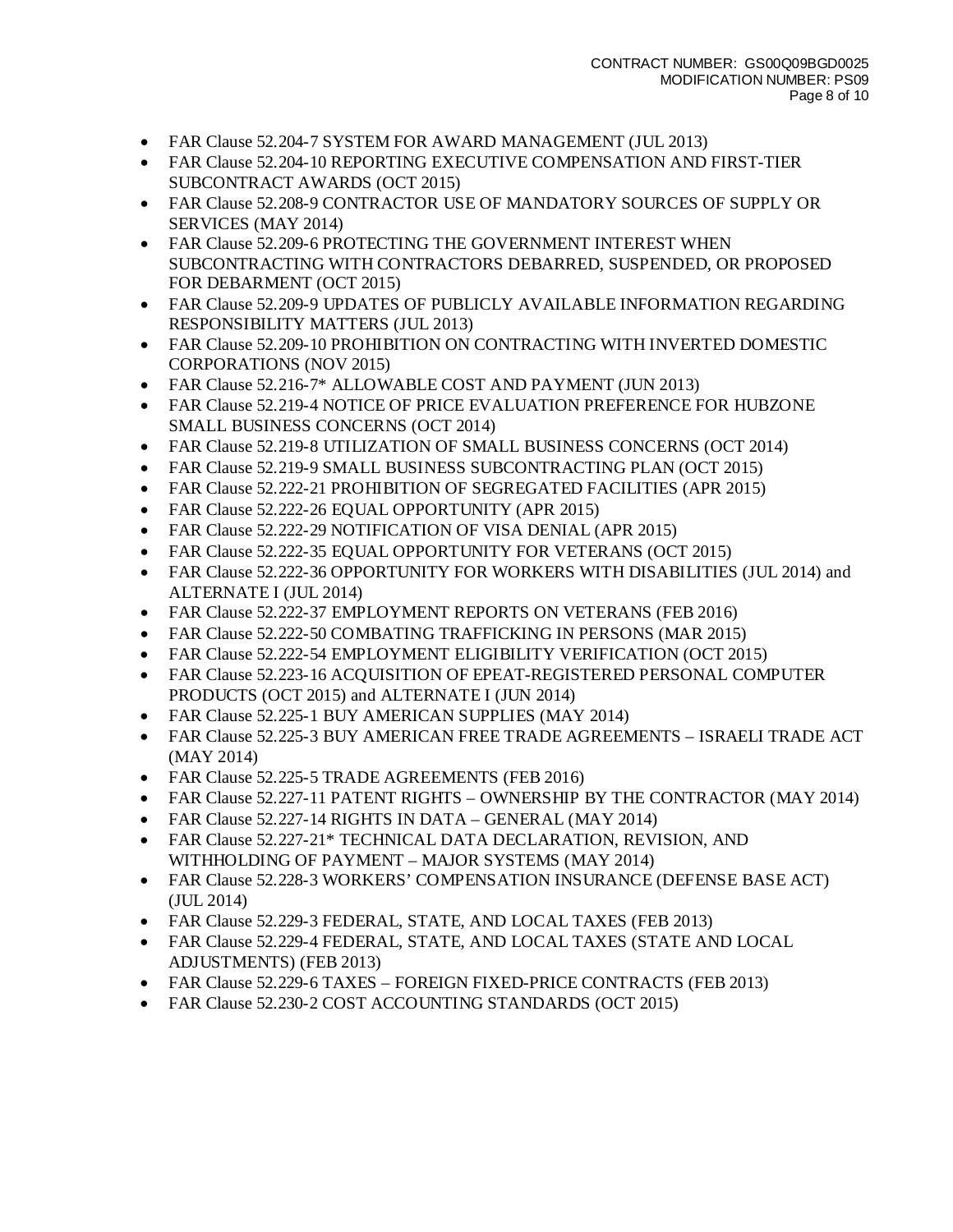- FAR Clause 52.230-3 DISCLOSURE AND CONSISTENCY OF COST ACCOUNTING PRACTICES (OCT 2015)
- FAR Clause 52.230-5 COST ACCOUNTING STANDARDS EDUCATIONAL INSTITUTION (OCT 2015)
- FAR Clause 52.232-7\* PAYMENTS UNDER TIME-AND-MATERIALS AND LABOR-HOUR CONTRACTS (AUG 2012)
- FAR Clause 52.232-17 INTEREST (MAY 2014)
- FAR Clause 52.232-23 ASSIGNMENT OF CLAIMS (MAY 2014)
- FAR Clause 52.232-25 PROMPT PAYMENT (JUL 2013)
- FAR Clause 52.232-33 PAYMENT BY ELECTRONIC FUNDS TRANSFER SYSTEM FOR AWARD MANAGEMENT (JUL 2013)
- FAR Clause 52.232-36 PAYMENT BY THIRD PARTY (MAY 2014)
- FAR Clause 52.233-1 DISPUTES (MAY 2014)
- FAR Clause 52.237-9 WAIVER OF LIMITATION ON SEVERANCE PAYMENTS TO FOREIGN NATIONALS (MAY 2014)
- FAR Clause 52.237-10 IDENTIFICATION OF UNCOMPENSATED OVERTIME (MAR 2015)
- FAR Clause 52.242-3 PENALTIES FOR UNALLOWABLE COSTS (MAY 2014)
- FAR Clause 52.244-6 SUBCONTRACTS FOR COMMERCIAL ITEMS (FEB 2016)

Section I.2.1

- FAR Clause 52.212-4 CONTRACT TERMS AND CONDITIONS COMMERCIAL ITEMS (MAY 2015) and ALTERNATE I (MAY 2014)
- FAR Clause 52.212-5 CONTRACT TERMS AND CONDITIONS REQUIRED TO IMPLEMENT STATUTES OR EXECUTIVE ORDERS – COMMERCIAL ITEMS (MAR 2016) and ALTERNATE II (MAR 2016)
- 12. ADDED/REMOVED the following Section I FAR Clauses
	- Added FAR Clause 52-203-17 CONTRACTOR EMPLOYEE WHISTLEBLOWER RIGHTS AND REQUIREMENT TO INFORM EMPLOYEE OF WHISTLEBLOWER RIGHTS (APR 2014)
	- Added FAR Clause 52-204-15 SERVICE CONTRACT REPORTING (JAN 2014)
	- Added GSAM Clause 552.204-9 PERSONAL IDENTITY VERIFICATION REQUIREMENTS (OCT 2012)
	- Added GSAM Clause 552.212-4 CONTRACT TERMS AND CONDITIONS-COMMERCIAL ITEMS (ALTERNATE II) (JUL 2015)
	- Added GSAM Clause 552.232-39 UNENFORCEABILITY OF UNAUTHORIZED OBLIGATIONS (JUL 2015)
	- Added GSAM Clause 552.232-78 COMMERCIAL SUPPLIER AGREEMENTS UNENFORCEABLE CLAUSES (JUL 2015)